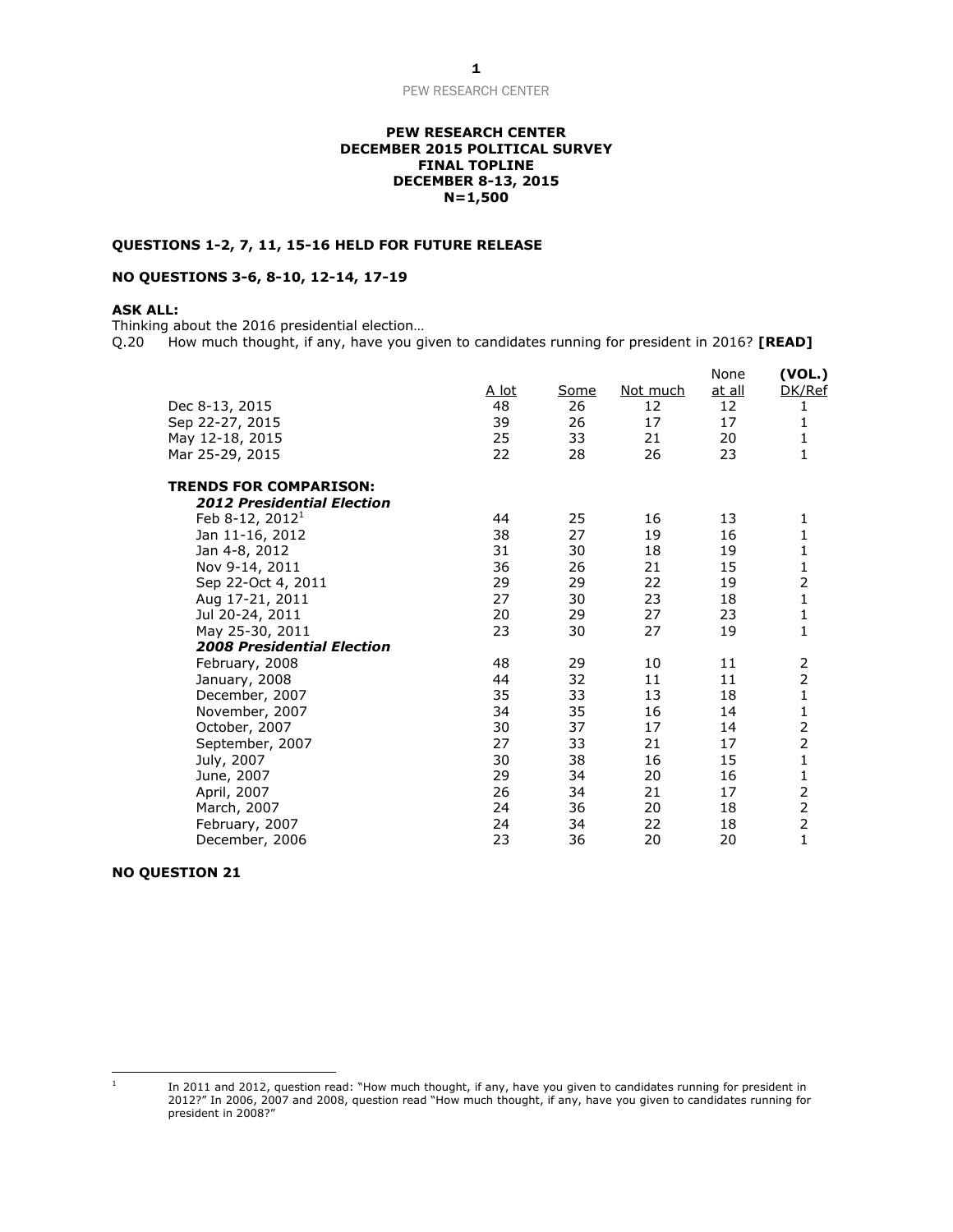## **ASK ALL:**

Q.22 Overall, how would you describe the presidential election campaign so far – is it **[READ ITEM a. FIRST, THEN RANDOMIZE ITEMS b. THRU e.]**

| a. | Dec 8-13, 2015                    | <u>Interesting</u><br>67 | Dull<br>26 | (VOL.)<br>Neither<br>4 | (VOL.)<br>DK/Ref<br>3 |
|----|-----------------------------------|--------------------------|------------|------------------------|-----------------------|
|    | <b>TRENDS FOR COMPARISON:</b>     |                          |            |                        |                       |
|    | <b>2012 Presidential Election</b> |                          |            |                        |                       |
|    | Oct 18-21, 2012                   | 63                       | 28         | 5                      | 4                     |
|    | Sep 7-9, 2012                     | 53                       | 37         | 5                      | 6                     |
|    | Jun 21-24, 2012                   | 34                       | 56         | 4                      | 5                     |
|    | Mar 22-25, 2012                   | 38                       | 52         | $\overline{4}$         | $\overline{7}$        |
|    | Jan 12-15, 2012                   | 36                       | 55         | 3                      | 5                     |
|    | Oct 20-23, 2011                   | 35                       | 51         | 4                      | 10                    |
|    | <b>2008 Presidential Election</b> |                          |            |                        |                       |
|    | Oct 10-13, 2008                   | 71                       | 25         | 3                      | 1                     |
|    | Sep 12-15, 2008                   | 68                       | 26         | 5                      | $\mathbf{1}$          |
|    | Apr 18-21, 2008                   | 59                       | 35         | 5                      | $\mathbf{1}$          |
|    | Feb 15-18, 2008                   | 70                       | 25         | 4                      | 1                     |
|    | October, 2007                     | 37                       | 55         | 5                      | 3                     |
|    | April, 2007                       | 34                       | 52         | 6                      | 8                     |
|    | <b>2004 Presidential Election</b> |                          |            |                        |                       |
|    | Mid-October, 2004 (RV)            | 66                       | 28         | 5                      | 1                     |
|    | Early September, 2004 (RV)        | 50                       | 42         | 6                      | 2                     |
|    | June, 2004                        | 33                       | 57         | 4                      | 6                     |
|    | <b>2000 Presidential Election</b> |                          |            |                        |                       |
|    | June, 2000                        | 28                       | 65         | 4                      | 3                     |
|    | <b>1996 Presidential Election</b> |                          |            |                        |                       |
|    | July, 1996                        | 21                       | 73         | 3                      | 3                     |
|    |                                   | Too                      | Not too    | (VOL.)                 | (VOL.)                |
| b. |                                   | negative                 | negative   | <u>Neither</u>         | DK/Ref                |
|    | Dec 8-13, 2015                    | 54                       | 39         | 2                      | 4                     |
|    | <b>TRENDS FOR COMPARISON:</b>     |                          |            |                        |                       |
|    | <b>2012 Presidential Election</b> |                          |            |                        |                       |
|    | Oct 18-21, 2012                   | 55                       | 37         | 3                      | 5                     |
|    | Sep 7-9, 2012                     | 51                       | 39         | 3                      | 6                     |
|    | Jun 21-24, 2012                   | 53                       | 37         | 3                      | 8                     |
|    | Mar 22-25, 2012                   | 52                       | 34         | 3                      | 11                    |
|    | Jan 12-15, 2012                   | 50                       | 41         | 1                      | 7                     |
|    | Oct 20-23, 2011                   | 44                       | 41         | 4                      | 11                    |
|    | <b>2008 Presidential Election</b> |                          |            |                        |                       |
|    | Oct 10-13, 2008                   | 55                       | 41         | 3                      | 1                     |
|    | Sep 12-15, 2008                   | 43                       | 51         | 4                      | $\overline{2}$        |
|    | Apr 18-21, 2008                   | 50                       | 44         | 4                      | $\overline{2}$        |
|    | Feb 15-18, 2008                   | 28                       | 66         | 3                      | 3                     |
|    | <b>2004 Presidential Election</b> |                          |            |                        |                       |
|    | Mid-October, 2004 (RV)            | 57                       | 38         | 3                      | $\overline{c}$        |
|    | Early September, 2004 (RV)        | 62                       | 32         | 1                      | 5                     |
|    | June, 2004                        | 45                       | 46         | $\overline{2}$         | $\overline{7}$        |
|    | Mid-March, 2004                   | 47                       | 47         | 2                      | 4                     |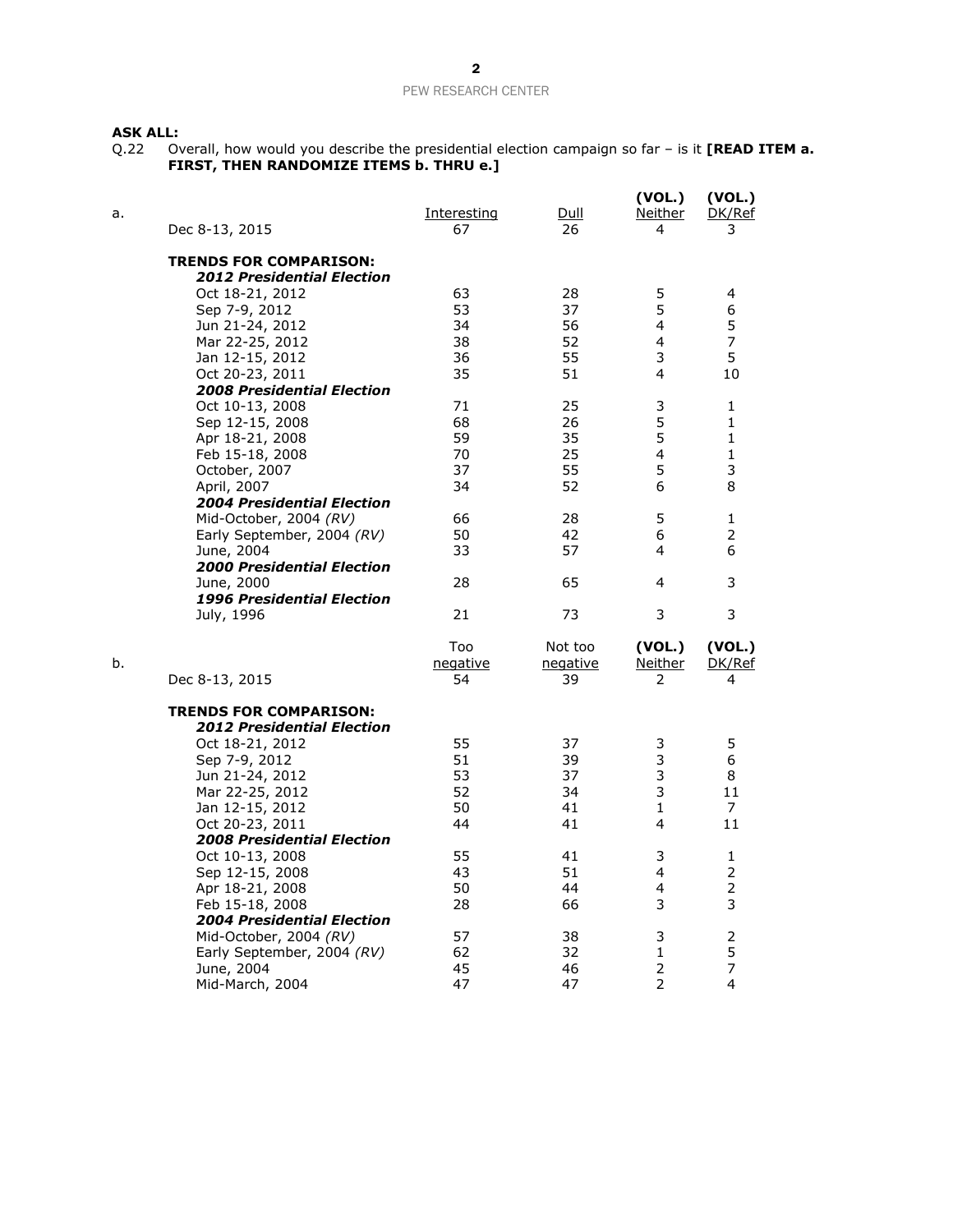# **Q.22 CONTINUED…**

| c. | Dec 8-13, 2015                    | <b>Informative</b><br>48 | Not<br><i>informative</i><br>47 | (VOL.)<br><b>Neither</b><br>2 | (VOL.)<br>DK/Ref<br>3 |
|----|-----------------------------------|--------------------------|---------------------------------|-------------------------------|-----------------------|
|    | <b>TRENDS FOR COMPARISON:</b>     |                          |                                 |                               |                       |
|    | <b>2012 Presidential Election</b> |                          |                                 |                               |                       |
|    | Oct 18-21, 2012                   | 59                       | 34                              | 2                             | 4                     |
|    | Sep 7-9, 2012                     | 53                       | 39                              | $\overline{2}$                | 6                     |
|    | Jun 21-24, 2012                   | 40                       | 52                              | 1                             | 6                     |
|    | Mar 22-25, 2012                   | 40                       | 50                              | $\mathbf{1}$                  | 8                     |
|    | Jan 12-15, 2012                   | 48                       | 45                              | $\overline{2}$                | 6                     |
|    | Oct 20-23, 2011                   | 40                       | 49                              | $\overline{2}$                | 9                     |
|    | <b>2008 Presidential Election</b> |                          |                                 |                               |                       |
|    | Oct 10-13, 2008                   | 63                       | 34                              | 2                             | 1                     |
|    | Sep 12-15, 2008                   | 54                       | 41                              | 3                             | 2                     |
|    | Feb 15-18, 2008                   | 65                       | 31                              | $\overline{2}$                | 2                     |
|    | <b>2004 Presidential Election</b> |                          |                                 |                               |                       |
|    |                                   | 73                       | 22                              | 3                             |                       |
|    | Mid-October, 2004 (RV)            |                          |                                 |                               | 2                     |
|    | Early September, 2004 (RV)        | 63                       | 33                              | $\mathbf{1}$                  | 3                     |
|    | June, 2004                        | 48                       | 46                              | 2                             | $\overline{4}$        |
|    | Mid-March, 2004                   | 53                       | 42                              | $\overline{2}$                | 3                     |
|    |                                   |                          | <b>Not</b>                      |                               |                       |
|    |                                   | Too                      |                                 | (VOL.)                        | (VOL.)                |
| d. |                                   | long                     | too long                        | <u>Neither</u>                | DK/Ref                |
|    | Dec 8-13, 2015                    | 50                       | 43                              | 2                             | 5                     |
|    | <b>TRENDS FOR COMPARISON:</b>     |                          |                                 |                               |                       |
|    | <b>2012 Presidential Election</b> |                          |                                 |                               |                       |
|    | Oct 18-21, 2012                   | 49                       | 43                              | 4                             | 3                     |
|    | Sep 7-9, 2012                     | 50                       | 41                              | 3                             | 6                     |
|    | Jun 21-24, 2012                   | 56                       | 35                              | $\overline{2}$                | 7                     |
|    | Mar 22-25, 2012                   | 58                       | 31                              | 3                             | 8                     |
|    | Jan 12-15, 2012                   | 57                       | 35                              | $\overline{2}$                | 6                     |
|    |                                   | 50                       | 39                              | $\overline{2}$                | 9                     |
|    | Oct 20-23, 2011                   |                          |                                 |                               |                       |
|    | <b>2008 Presidential Election</b> |                          |                                 |                               |                       |
|    | Oct 10-13, 2008                   | 57                       | 39                              | 3                             | 1                     |
|    | Apr 18-21, 2008                   | 65                       | 29                              | 5<br>$\ast$                   | $\mathbf{1}$          |
|    | Feb 15-18, 2008                   | 57                       | 40                              |                               | 3                     |
|    | October, 2007                     | 66                       | 28                              | 3                             | 3                     |
|    | April, 2007                       | 59                       | 32                              | 3                             | 6                     |
|    | <b>2004 Presidential Election</b> |                          |                                 |                               |                       |
|    | Mid-October, 2004 (RV)            | 51                       | 43                              | 3                             | 2                     |
|    | Early September, 2004 (RV)        | 53                       | 42                              | $\overline{2}$                | 3                     |
|    | June, 2004                        | 52                       | 42                              | $\overline{2}$                | 4                     |
|    | Mid-March, 2004                   | 52                       | 44                              | 1                             | 3                     |
|    |                                   | Focused on               | Not focused                     |                               |                       |
|    |                                   | important                | on important                    |                               |                       |
|    |                                   | policy                   | policy                          | (VOL.)                        | (VOL.)                |
|    |                                   | debates                  | debates                         | <b>Neither</b>                |                       |
| е. | Dec 8-13, 2015                    | 34                       | 58                              | 2                             | DK/Ref<br>6           |
|    |                                   |                          |                                 |                               |                       |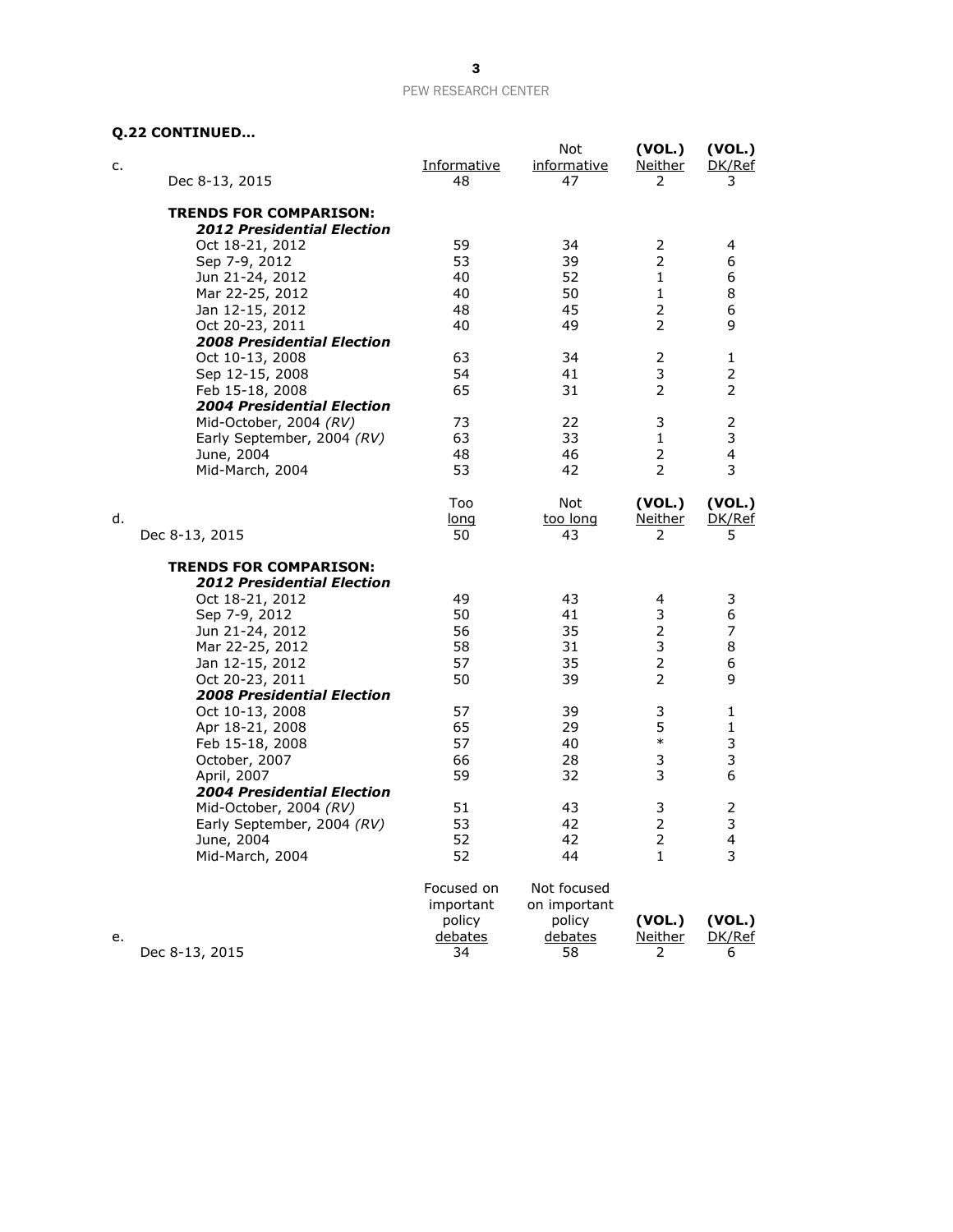# **ASK ALL:**<br>Q.23 So

So far, have you watched any of the televised debates between presidential candidates or haven't you had a chance to watch any of them?

| Dec 8-13 |                           | Dec  | Jul |
|----------|---------------------------|------|-----|
| 2015     |                           | 2007 |     |
| 69       | Yes                       | 43   | 40  |
| 31       | No                        | 57   | 59  |
| $\ast$   | Don't know/Refused (VOL.) | ∗    |     |

#### **TRENDS FOR COMPARISON:**

| Republican debates |                           |           |
|--------------------|---------------------------|-----------|
| Jan 4-8            |                           | Oct 13-16 |
| 2012 <sup>2</sup>  |                           | 2011      |
| 40                 | Yes                       | 27        |
| 60                 | N٥                        | 73        |
| $\ast$             | Don't know/Refused (VOL.) | $\ast$    |
|                    | .                         |           |

#### *Democratic debates*

| Jan    |                           | Feb  |
|--------|---------------------------|------|
| 2004   |                           | 1992 |
| 20     | Yes                       | 16   |
| 80     | N٥                        | 84   |
| $\ast$ | Don't know/Refused (VOL.) | ×    |

#### **RANDOMIZE Q.24 AND Q.25 ASK IF WATCHED DEBATES (Q.23=1) [N=1,088]:**

Q.24 Have you found the debates to be helpful in learning about the candidates, or not?

| <b>BASED ON TOTAL:</b> | <b>WATCHERS:</b> |                             | <b>BASED ON WATCHERS:</b> |                   |
|------------------------|------------------|-----------------------------|---------------------------|-------------------|
| Dec 8-13               | Dec 8-13         |                             | Oct 13-16                 | Jul               |
| <u>2015</u>            | <u>2015</u>      |                             | 2011                      | 2007 <sup>3</sup> |
| 44                     | 65               | Yes                         | 61                        | 66                |
| 23                     | 34               | No                          | 38                        | 33                |
|                        |                  | Don't know/Refused (VOL.)   |                           |                   |
| 31                     |                  | Haven't watched any debates |                           |                   |
| N<br>.,500             | 1.088            |                             | 306                       | 647               |

## **RANDOMIZE Q.24 AND Q.25 ASK IF WATCHED DEBATES (Q.23=1) [N=1,088]:**

Q.25 Have you found the debates to be fun to watch, or not?

| <b>BASED ON TOTAL: WATCHERS:</b> |          |                           | <b>BASED ON WATCHERS:</b> |
|----------------------------------|----------|---------------------------|---------------------------|
| Dec 8-13                         | Dec 8-13 |                           | Jul                       |
| 2015                             | 2015     |                           | 20074                     |
| 35                               | 51       | Yes                       | 47                        |
| 32                               | 46       | No                        | 51                        |
|                                  |          | Don't know/Refused (VOL.) |                           |
| N<br>1,500                       | 1,088    |                           | 647                       |

 $\frac{1}{2}$ In January, 2012 and October, 2011 the question referred only to Republican debates. In December, 2007 this question asked about watching any of presidential debates and then followed up with whether those were Democratic debates, Republican debates or both. In July, 2007 the question referred to "any of the televised debates between presidential candidates". In 1992 and 2004, the question referred only to Democratic debates.

<sup>3</sup> In July, 2007 this question referred to "any of the televised debates between presidential candidates."

<sup>4</sup> In July, 2007 this question referred to "any of the televised debates between presidential candidates."